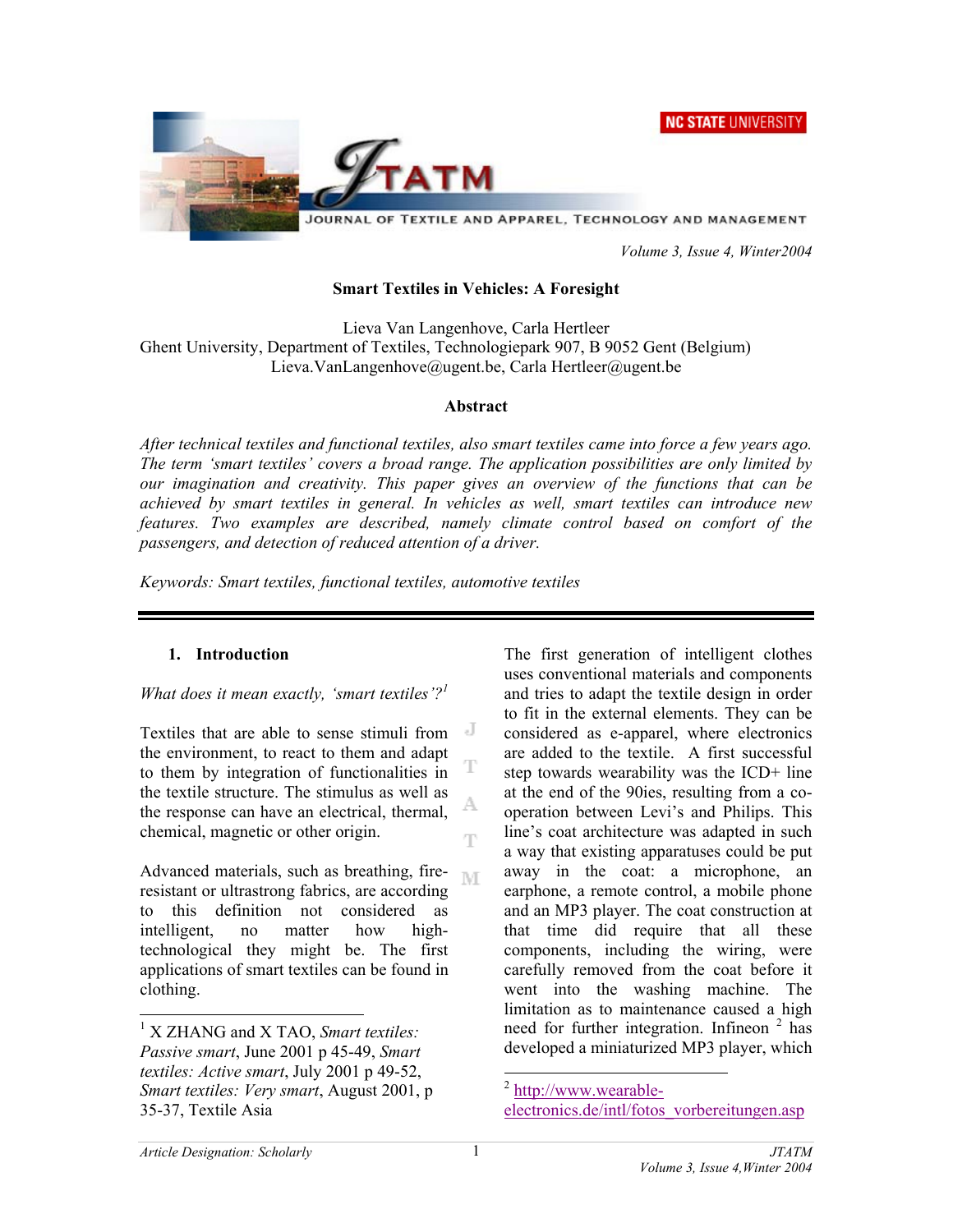can easily be incorporated into a garment. The complete concept consists of a central microchip, an earphone, a battery, a download card for the music and an interconnection of all these components through woven conductive textiles. Robust and wash-proof packing protects the different components. However, non textile components will always cause a certain discomfort and connections between textile and non textile components remain troublesome. In the second generation, the components themselves are increasingly being transformed into full textile materials.

## **2. Functions of smart textiles**

Basically, 5 functions can be distinguished in an intelligent suit, namely:

- **Sensors**
- Data processing
- **-** Actuators
- **Storage**
- Communication

They all have a clear role, although not all intelligent suits will contain all functions. The functions may be quite apparent, or may be an intrinsic property of the material or structure. They all require appropriate materials and structures, and they must be compatible with the function of clothing: comfortable, durable, resistant to regular T, textile maintenance processes and so on.

## **2.1 Sensors**

Sensors capture parameters from a body or from an environment. It is quite clear that in M vehicles, there is less need for monitoring the environment, as it is far easier to integrate sensors in the vehicle itself, where they can be connected directly to energy supply, processing units and communication systems.

Textile cloths on the other hand are in direct contact with the body, so textile sensors are a good tool for measuring body parameters.

Biosignals that are mentioned in literature are:

- Temperature,
- Biopotentials: cardiogram, myography,
- Acoustic: heart, lungs, digestion, joints,
- Ultrasound: blood flow,
- **Motion:** respiration,
- **Humidity: sweat,**
- Pressure: blood.

It will be clear to the reader that this list is not exhaustive.

A lot of work needs to be done on finding the right parameters for measuring certain body functions, as well as on developing appropriate algorithms for interpretation of the data.

Suits are available already for measuring heart and respiration rate, temperature, motion, humidity, but they mainly use conventional sensors integrated in a cloth. Some examples are already available of real textile sensors for heart and respiration rate and motion, with quite satisfactory results<sup>3</sup>.

Generally speaking, sensors and textile sensors in particular struggle with the following problems:

- The flexibility and deformability required for comfort as well as changing contact when the wearer is moving, interfere with sensor stability,
- Signals tend to have relatively low amplitude (e.g. µV),
- Long term stability is affected by wear and laundry.

l

A.

T

<sup>3</sup> L. Van Langenhove, C. Hertleer, M. Catrysse, R. Puers, H. Van Egmond, D. Matthys, the use of textile electrodes in a hospital environment, World Textile Conference-3rd Autex Conference, Gdansk-Polen, 25-37 juni 2003, ISBN 83-89003-32- 5, pp. 286-290.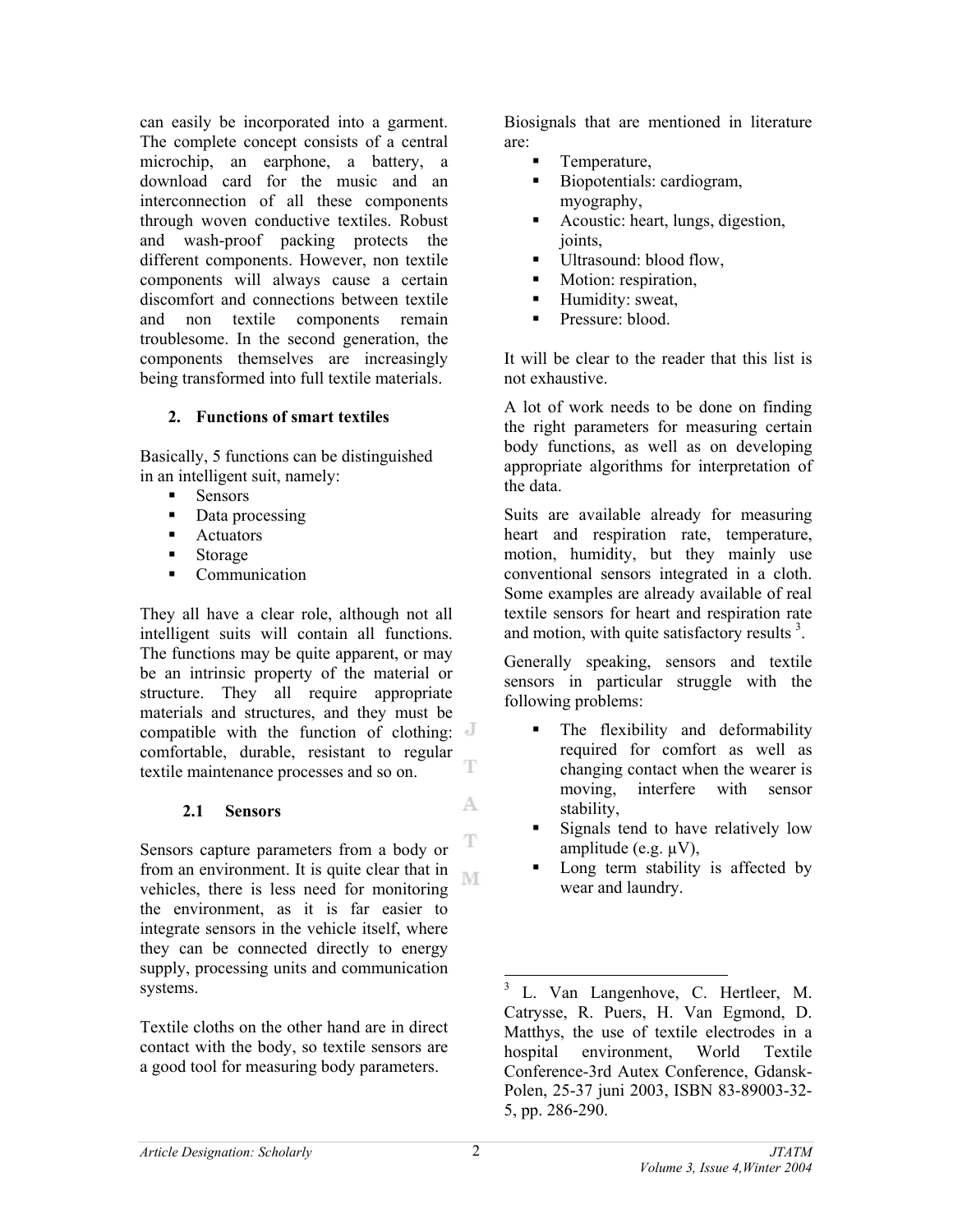## **2.2 Data processing**

Data processing is one of the components that are required only when active processing is necessary. The main bottleneck at present is the interpretation of the data. Textile sensors could provide a huge number of data, but what do they mean? Problems are:

- **Large variations of signals between** patients,
- Complex analysis of stationary and time dependent signals,
- Lack of objective standard values,
- Lack of understanding of complex interrelationships between parameters.

Apart from this, the textile material in itself does not have any computing power at all. Pieces of electronics are still necessary. However, they are available in miniaturised and even in a flexible form. They are embedded in water proof materials, but durability is still limited.

Research is going on to fix the active components on fibers (Ficom project  $4$ ). Many practical problems need to be overcome before real computing fibers will be on the market: fastness to washing, deformation, interconnections, etc. In Л. vehicles, the electronics required for data processing could be integrated in the vehicle itself.

## **2.3 Actuation**

Actuators respond to an impulse resulting ΝE from the sensor function, possibly after data processing. Actuators make things move, they release substances, make noise, and many others. Shape memory materials are the best-known examples in this area. Shape memory alloys exist in the form of threads. Because of its ability to react to a temperature change, a shape memory material can be used as an actuator and links

up perfectly with the requirements imposed to smart textiles.

Until now, few textile applications of shape memory alloys are known. The Italian firm, Corpo Nove, in co-operation with d'Appolonia, developed the Oricalco Smart Shirt  $5$ . The shape memory alloy is woven with traditional textile material resulting into a fabric with a pure textile aspect. The trained memory shape is a straight thread. When heating, all the creases in the fabric disappear. This means that the shirt can be ironed with a hair dryer.

Real challenges in this area are the development of very strong mechanical actuators that can act as artificial muscles. Performant muscle-like materials, however, are not yet within reach  $\lceil^{6} \rceil$ .

A second type of actuators are chemical actuators that release specific substances in predefined conditions. The substances can be stored in 'containers' or chemically bound to the fiber polymer.

Materials that release substances already have several commercial applications<sup>7</sup>. They release fragrants, skin care products, antimicrobial products etc.. However, actively controlled release is not obvious, although some basic research projects have started. Release could be triggered by temperature, pH, humidity, chemicals, and many other.

Obviously, controlled release opens up a huge number of applications as drug supply systems in intelligent suits that can also make an adequate diagnosis.

 $\overline{\phantom{a}}$ 

A.

Ŧ

<sup>&</sup>lt;sup>4</sup> <http://www.fibercomputing.net>

 $\overline{\phantom{a}}$  $5 \text{ http://textile.t4tech.com/Application.asp#}$  $5 \text{ http://textile.t4tech.com/Application.asp#}$  $5 \text{ http://textile.t4tech.com/Application.asp#}$ 

<sup>&</sup>lt;sup>6</sup> First World Congress on Biomimetics and Artificial Muscles, December 9-11, 2002, Albuquerque, USA

<sup>&</sup>lt;sup>7</sup> http://www.devan.net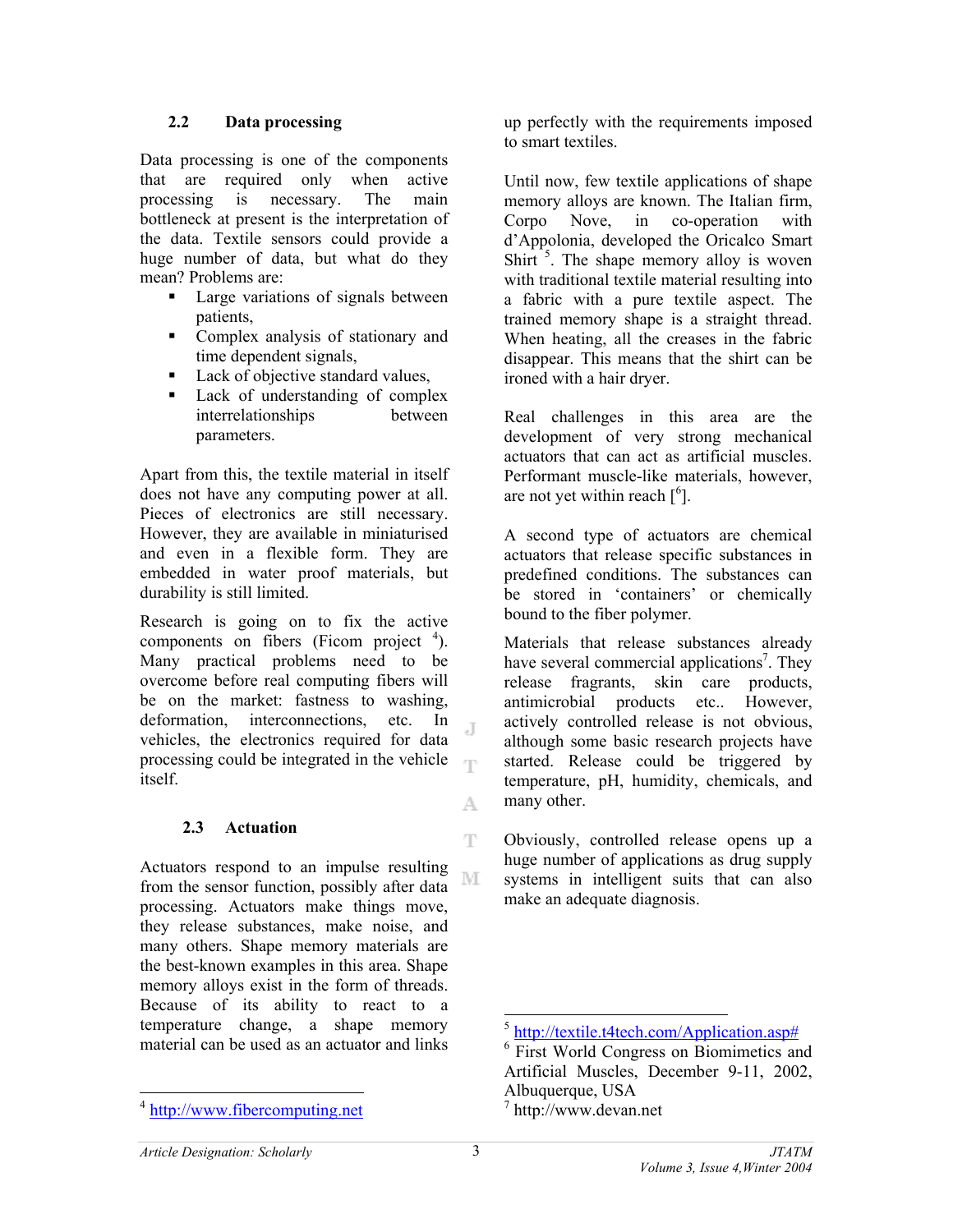#### **2.4 Storage**

Although usually not a goal as such, smart suits often need some storage capacity, as the suit must be able to function as a stand alone unit. Storage of data or energy is most common. Sensing, data processing, actuation, communication, they usually need energy, mostly electrical power. Efficient energy management will consist of an appropriate combination of energy supply and energy storage capacity. Sources of energy that are available to a garment are for instance body heat (Infineon $\frac{8}{3}$ ), mechanical motion (elastic from deformation of the fabrics, kinetic from body motion), radiation (solar energy  $9$ ), etc.

As mentioned before, energy supply must be combined with energy storage. When hearing this, one thinks of batteries. Batteries are becoming increasingly smaller and lighter. Even flexible versions are available, although less performant. At Wollongong University (Australia) fiber batteries are being developed. In vehicles, energy can be supplied through direct contact with the suit or via a wireless connection.

Micro capsules are capable of storing liquids that can be released by breaking the capsules or through migration through the coat. The provide chemical actuators as described above. Phase Change Materials or PCMs consist of microcapsules containing waxes. They have the ability to store thermal energy under the form of melting energy and are already introduced in the textile industry. M

#### **2.5 Communication**

For intelligent textiles, communication has many faces: communication may be required

- Within one element of a suit,
- Between the individual elements within the suit,
- From the wearer to the suit to pass instructions,
- From the suit to the wearer or his environment to pass information.

Within the suit, communication is currently realized by either optical fibers  $10$ , either conductive yarns $[11]$ . They both clearly have a textile nature and can be built in the textile seamlessly.

Communication with the wearer is possible for instance by the following technologies: For the development of a flexible textile screen, the use of optical fibres is obvious as well. France  $Telecom[<sup>12</sup>]$  has managed to realise some prototypes (a sweater and a backpack). In order to increase the resolution, the concept will need to be reviewed, as currently one pixel requires several optical fibres.

Pressure sensitive textile materials $13$  allow putting in information, provided a processing unit can interpret the commands. Communication with the wider environment is very important for certain applications. In the case of a driver, the vehicle should interact with a suit in a number of cases. A

 $\overline{\phantom{a}}$ 

T

A,

T

<sup>8</sup> C LAUTERBACH et al, *Smart Clothes selfpowered by body heat*, AVANTEX Proceedings,  $15<sup>th</sup>$  May 2002

<sup>9</sup> K CHAPMAN, *High Tech fabrics for smart garments*, Concept 2 Consumer, September 2002, p15-19

 $\overline{a}$ 10 S PARK, S JAYARAMAN, *The wearable motherboard: the new class of adaptive and responsive textile structures*, International Interactive Textiles for the Warrior Conference, 9-11 July 2002 <sup>11</sup> L VAN LANGENHOVE et al. *Intelligent Textiles for children in a hospital environment*, World Textile Conference Proceedings, 1-3 July 2002, p44-48  $12$  E DEFLIN, A WEILL, V KONCAR, *Communicating Clothes: Optical Fiber Fabric for a New Flexible Display*, AVANTEX Proceedings, 13-15 May 2002 <sup>13</sup> <http://www.tactex.com>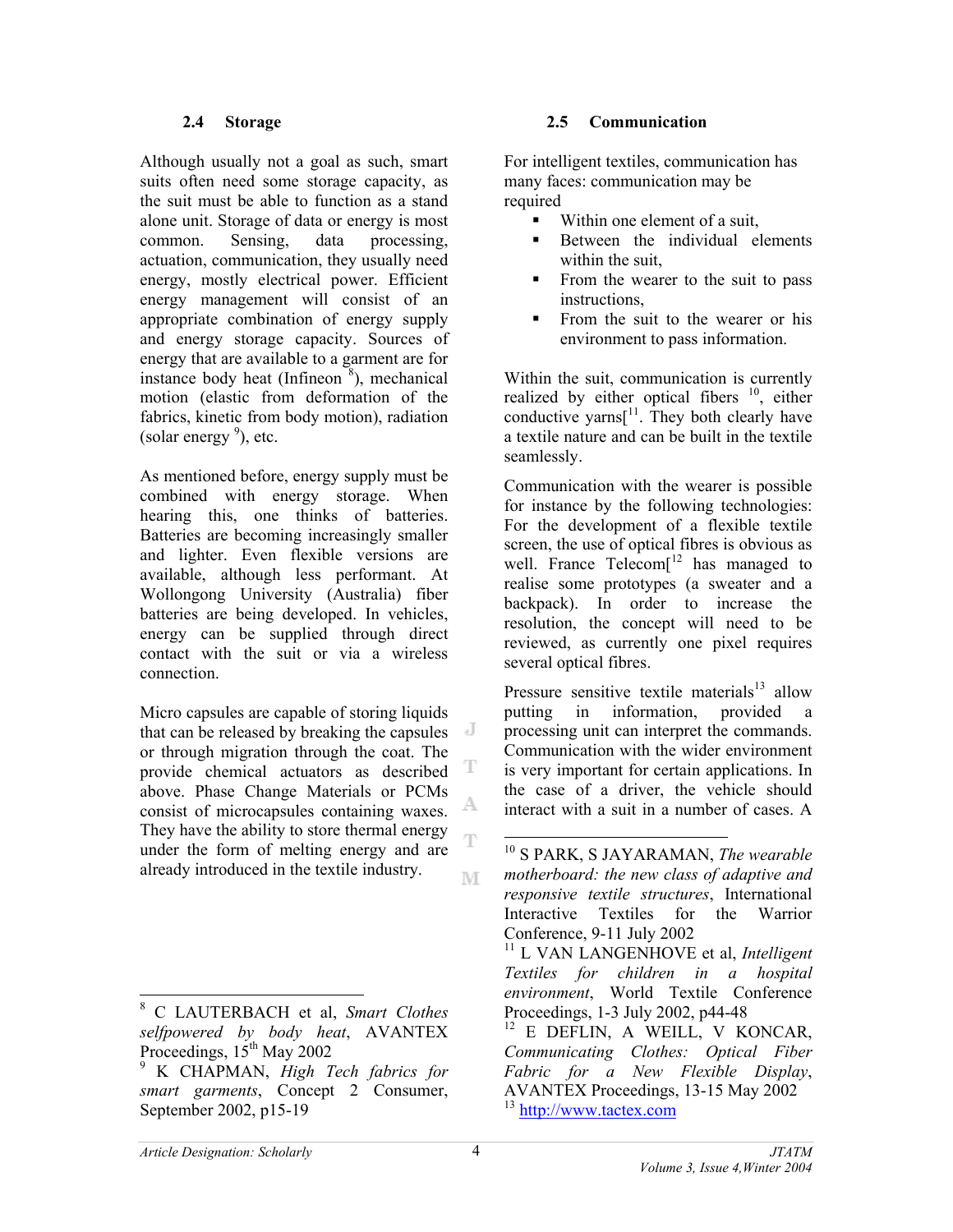direct contact could be foreseen between the driver's suit and the vehicle, for example through the seat. Wireless connection can be achieved by integrating an antenna in the suit. The step was also taken to manufacture this antenna in textile material. The advantage of integrating antennas in clothing is that a large surface can be used without the user being aware of it. In the summer of 2002, a prototype was presented by Philips Research Laboratories, UK and Foster Miller, USA on the International Interactive Textiles for the Warrior Conference (Boston, USA).

## **3 Some examples**

## **3.1 An overview**

Although the vehicles themselves become more and more smart, the level of integration of smart textiles is very low, not to say unexisting. Yet an adequate suit can provide a lot of information on the driver. It can indicate the level of thermal comfort of each individual passenger, the level of concentration of a driver, reduced awareness by intoxication by alcohol, drugs or fatigue and many more.

All these parameters have a direct impact of the quality of driving. Ultimately, the suit could inform the vehicle that it is not T allowable to continue driving.

For people at risk, such as heart patients, the  $A$ suit could indicate when problems are to be T expected, so that the driver can stop in time and that if necessary help can be called ΒÆ upon.

The suit could also actively intervene in a large number of situations. It can assist in supplying drugs for instance. Or provide massage during long rides in order to enhance the level of fitness or to reduce stress.

However, most of these applications are still far away because the basic materials and concepts are not yet developed, because

only limited information is available regarding body parameters, how to measure them and how to interpret the data.

## **4 Thermal comfort**

The effect of comfort sensation of a human being is not merely important to himself, but also influences his level of performance. This results into a decrease of productivity and concentration level, an increase in fatigue, occurrence of headache, Examples both in literature as in every day life are abundant. The effect of the perceived air quality in a room on the human comfort sensation for instance, is expressed through the Sick Building Syndrome  $(SBS)^{14}$ . And stress is anything but a healthy nor cheap phenomenon. In Flanders that has a population of only 6 mio, the cost to the economy caused by stress is estimated at 3.75 billion  $\epsilon$ , divided over the cost for the social security system  $(1.25 \text{ billion } \in)$ and the cost for absenteeism (2.5 billion  $\epsilon$ ). 60 % of this absenteeism is directly or indirectly caused by stress . Bearing in mind that about 30% of all traffic accidents are primarily caused by sleepiness and fatigue behind the wheel, the importance of this aspect needs no further emphasis.

The level of comfort is to a large extent determined by the *micro-environment* in which the person finds himself. The microenvironment is the collection of all nongenetically determined variables, such as the environmental temperature, the humidity of the air, the velocity of the air, … . These parameters can easily be controlled in vehicles.

Every human being continuously reacts to this physical micro-environment.. These reactions are known as *bio-response signals*,

 $\overline{\phantom{a}}$ <sup>14</sup> Wargocki, P., Wyon, D.P., Baik, Y.K., Clausen, G. & Fanger, P.O. (1999) Perceived air quality, sick building syndrome (SBS) symptoms and productivity in an office with two different pollution loads. *Indoor Air*, 9, 165-179